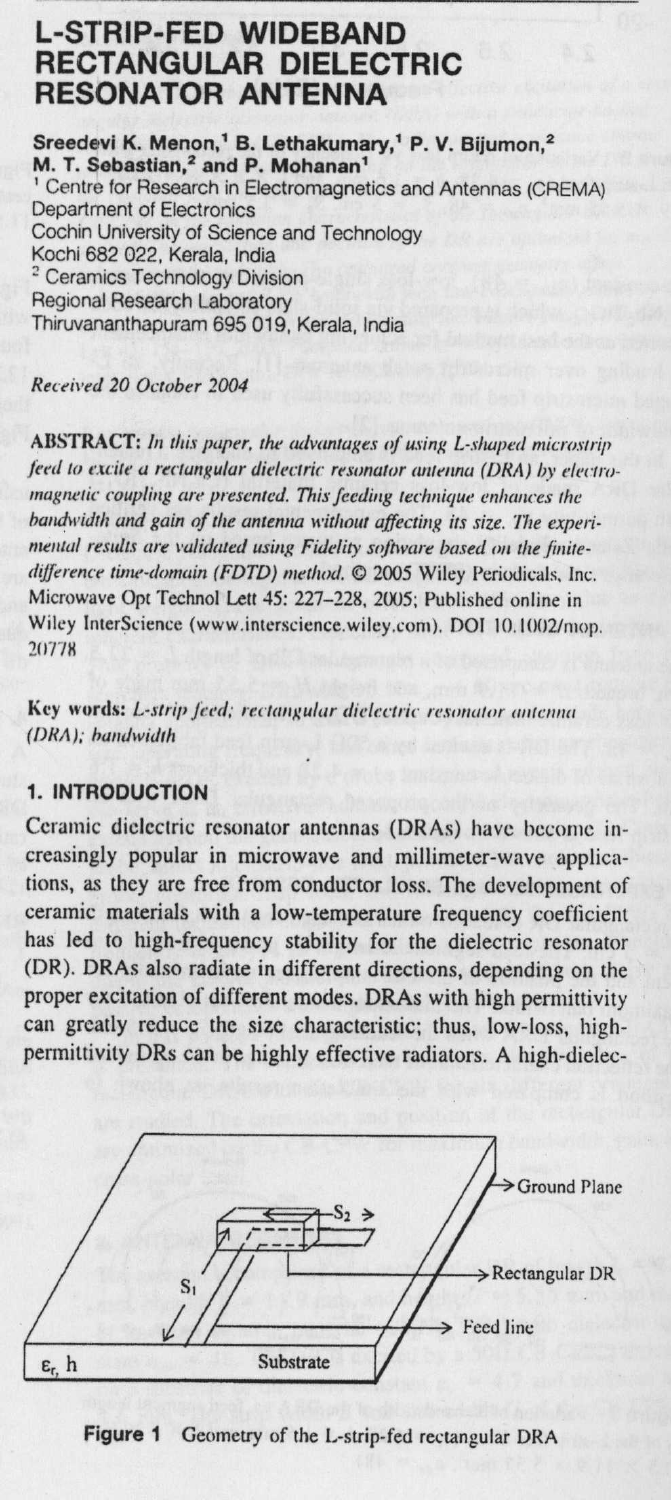

Figure 2 Variation of return loss vs. frequency of the rectangular DRA with L-strip feed ( $\varepsilon_r$  = 4.28,  $h = 1.6$  mm, and  $L \times B \times H = 22.5 \times$  $11.9 \times 5.55$  mm<sup>3</sup>,  $\varepsilon_{dr} = 48$ ,  $S_1 = 5$  cm,  $S_2 = 3.5$  cm)

tric-constant ( $\varepsilon_{dr}$  = 48), low-loss single-phase ceramic material,  $Ca<sub>5</sub>Nb<sub>2</sub>TiO<sub>12</sub>$ , which is prepared via solid-state ceramics, has been reported as the best method for achieving bandwidth enhancement by loading over microstrip patch antennas [1]. Recently, an Lshaped microstrip feed has been successfully used to enhance the bandwidth of microstrip **antennas [2].**

In this paper, an L-strip feed is employed to **energize** a rectangular DRA made of low-loss ceramic material  $(Ca_5Nb_2TiO_{12})$ with permittivity  $\varepsilon_{dr} = 48$ . The experimental results are verified using Zeland's Fidelity simulation software based on the finitedifference time-domain (FDTD) method.

# **2. ANTENNA GEOMETRY**

The antenna is comprised of a rectangular DR of length  $L = 22.5$ mm, breadth  $B = 11.9$  mm, and height  $H = 5.55$  mm made of low-loss ceramic material  $(Ca<sub>5</sub>Nb<sub>2</sub>TiO<sub>12</sub>)$  with dielectric constant  $\varepsilon_{dr}$  = 48. The DR is excited by a 50 $\Omega$  L-strip feed fabricated on a substrate of dielectric constant  $\varepsilon_r = 4.28$  and thickness  $h = 1.6$ mm. The geometry of the proposed rectangular DRA with an L-strip feed is shown in Figure 1.

# **3. EXPERIMENTAL AND SIMULATED RESULTS**

A rectangular DR is loaded on an L-shaped feed with feed length  $S_1 = 5$  cm. The feed segment of length  $S_2$  is varied from 0.5 to 4 cm and the position of the DR is optimized experimentally for maximum bandwidth. The maximum bandwidth was obtained for the rectangular DRA when the feed-segment length  $S_2 = 3.5$  cm. The reflection characteristics of the DRA obtained at the optimized position is compared with the simulation results, as shown in



Figure 3 Variation of % bandwidth of the DRA vs. feed segment length  $S_2$  of the L-strip feed DRA ( $\varepsilon_r$  = 4.28,  $h = 1.6$  mm, and  $L \times B \times H =$  $22.5 \times 11.9 \times 5.55$  mm<sup>3</sup>,  $\varepsilon_{dr} = 48$ )



**Figure 4** Radiation pattern of the rectangular DRA with L-strip feed at centre frequency ( $\varepsilon_r = 4.28$ ,  $h = 1.6$  mm,  $L \times B \times H = 22.5 \times$  $11.9 \times 5.55$  mm<sup>3</sup>,  $\varepsilon_{dr} = 48$ ,  $S_1 = 5$  cm,  $S_2 = 3.5$  cm)

Figure 2. Experimentally, the antenna resonates at 2.9125 GHz with an impedance bandwidth of 16.99% while theoretically, it is found that the antenna resonates at a frequency of 2.92 GHz with 12.33% bandwidth. The variation of the percentage bandwidth of the rectangular DRA versus feed-segment length  $S_2$  is shown in Figure 3.

At the optimized position, the gain of the DRA is measured using the gain-transfer method. The DRA is found to have a gain of 9.1 dBi at the resonant frequency. The radiation patterns of the antenna at the centre frequency for the optimized feed parameters are shown in Figure 4. The HPBW of the antenna in the E-plane and H-plane are 92° and 66°, respectively, at the resonant frequency. The cross polarization of the antenna is better than  $-30$ dB along the bore-sight direction.

#### **4. CONCLUSION**

A rectangular URA excited **using an** L-shaped feed has been studied **in detail**. The experimental and simulated results of the DRA confirm that a wide bandwidth is obtained for the configuration. The antenna offers nearly 17% bandwidth with a peak gain of 9 dBi.

#### REFERENCES

- 1. P.V. Bijumon, S.K. Menon, M.T. Sebastian, and P. Mohanan, Enhanced bandwidth microstrip patch antennas loaded with high-permittivity dielectric resonators, Microwave Opt Technol Lett 35 (2002), 327-330.
- 2. B. Lethakumary, S.K. Menon, C.K. Aanandan. K. Vasudevan, and P. Mohanan, L-strip excited widchand rectangular microstrip antenna, Microwave Opt Technol Lett 42 (2004), 173-175.

 $© 2005 Wiley Periodicals, Inc.$